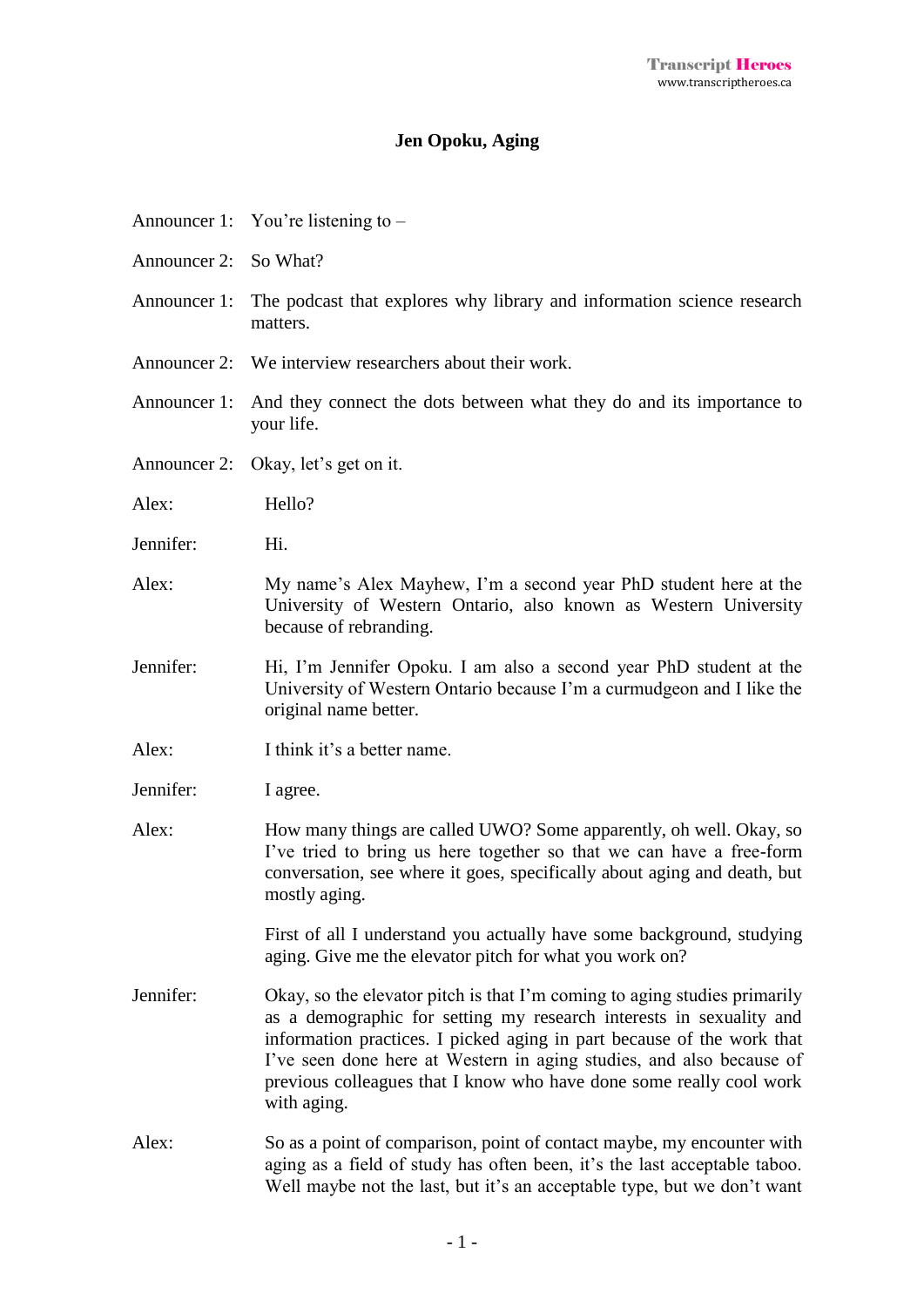to talk about aging, we don't want to acknowledge it. Old people should be not part of society as much; they no longer have anything to contribute. That's the sort of narrative that I've been exposed to and everything is either promoting that or fighting against that. That seems to be the dominant discourse I've seen either promulgated or reacted to. Has that been your experience as well?

- Jennifer: Yeah, I'm going to agree with that. The terms that I come across as a scholar, actually the primary term I come across is ageism and I have friends who have described that as a fear of our future selves. The reading that I've done, certainly when they're talking more about the concept of aging really do touch on that is that we have this fear that as we get older we're going to lose everything, you know in increasing amounts.
- Alex: In a certain, practical sense?
- Jennifer: Sure, sure, but it's almost this hyper-fear. So I'll get really blunt. I'm studying sexuality information practices, so for men, one of those ages fears is that I'm not going to be able become erect and orgasm like I normally did when I was in my twenties. So there's this concept sort of, "Am I still performing the way that I feel I should be as a man?"

And the flip for women is, "Am I still becoming lubricated the way that I thought I was supposed to be when I'm becoming aroused?" The fears of those things not happening the way that we think we should be able to predict them, again this is just one arena, but it keeps us all really afraid.

So what I find interesting about ageism is that sometimes those things come about as a result of another medical condition we may be dealing with, hypertension or something like that. But if those things happen, say we're in our mid-thirties or our late thirties, suddenly we're telling ourselves, "I'm too old, I'm becoming old".

So there's a lot of really interesting fear, and yeah, the narrative that you speak of is definitely out there.

- Alex: The common response I've encountered is something along the lines of the biological realities that humans inevitably face, if you don't die of this, you'll die of that. It means that those fears are in some sense justified.
- Jennifer: I would agree with that, yeah.
- Alex: My background encountering this is much more in the philosophy section of it as opposed to anything practical let's say.
- Jennifer: That's cool though, yeah.
- Alex: They tend to have a very pro-death perspective. The common refrain is death gives meaning to life and, as a result, aging is simultaneously put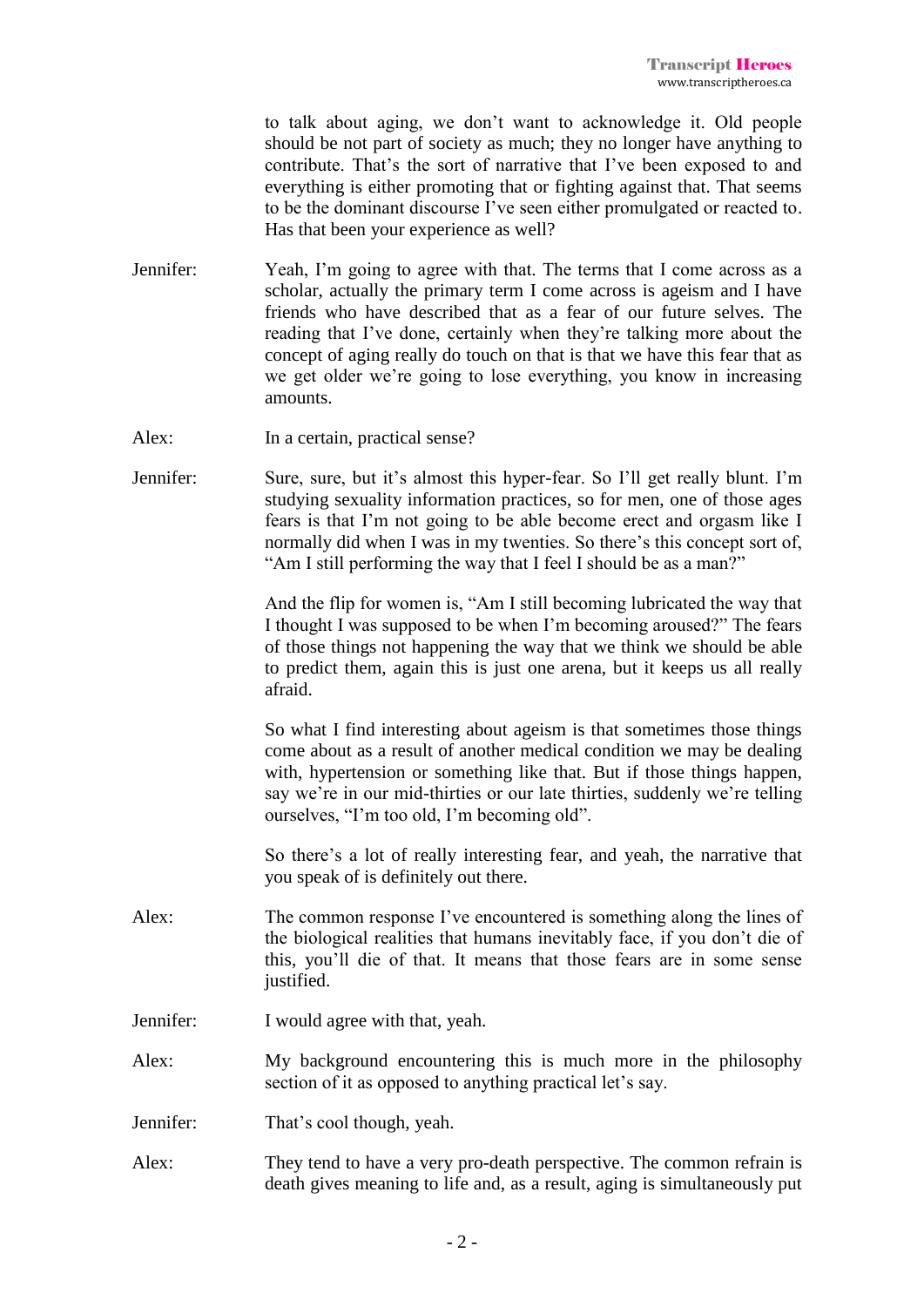on a pedestal of this is the natural process and it should be honoured and respected and it's also, because it's part of the same sort of cultural zeitgeist that everything is, it's still relegated to the corners. We don't really want to talk about it. It's still in the shadows.

So there's that very interesting tension that exists, from the philosophical discourses around death that I've encountered. The dominant ones, I've found a couple that are really quite interesting in that they try to make a distinction between biological aging and chronological aging.

- Jennifer: Oh, okay.
- Alex: So the fact that we get chronologically older, so we get more experience, we learn more things, the more experiences, that's part of our chronological age. When people say age brings wisdom, that's the sort of thing that they mean, that chronological age.
- Jennifer: Okay, yeah I can see that
- Alex: Whereas biological age, after a certain point, is simply the degradation of the biological machine. The fact that these two are, at present, tightly correlated is simply happenstance.

Imagine if you will that there was, hypothetically, a planet, some other place, where people stopped getting biologically older at say the age of 20 or something like that, and someone came along and said, "Hey, I've got this great idea. We're going to introduce a time-limit so that after about 60 to 80 years after you reach maturity, everything is just going to start getting slower and not work very well, and then you'll die, and you'll never exist ever again. How about we institute that?" That idea would probably not go over so well.

- Jennifer: True.
- Alex: So that's the sort of distinction, that specific line of thought is, what do they call themselves, trans-humanists?
- Jennifer: Yes, okay.
- Alex: Does that distinction between biological and chronological aging, does that make sense to you?
- Jennifer: It does make sense and I would say it underlies a lot of that fear that I was talking about.
- Alex: It seems that the specific concerns that you were bringing up were more about the biological than the chronological?

Jennifer: Absolutely, yeah.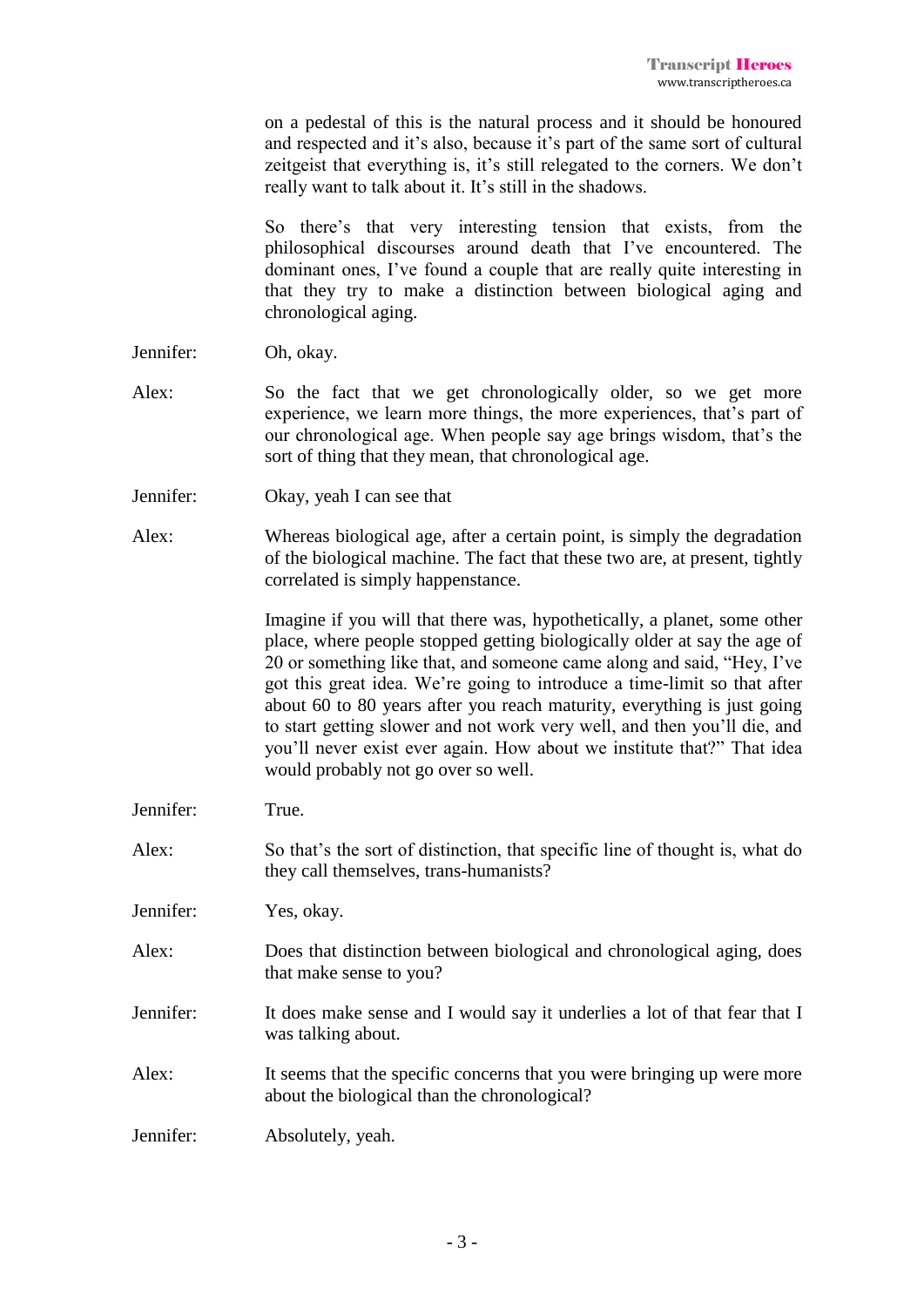- Alex: Have you, this is just me kind of guessing here, but it seems like a chronological age, additional experience, could actually make things better in a lot of ways?
- Jennifer: That's where I was thinking of going if you didn't already go there. So I do think it's interesting that we do see these two ways of thinking about aging, and I like the idea of biological and chronological, I think that's a really good way of putting it. A lot of the things that I've talked about --a lot of the fears that we have, and when I say "we" certainly I'm basing it on my bit of reading.
- Alex: Oh, that's all we can do.
- Jennifer: But those fears are very much about the biological process of aging. Despite the advances that we have in our society, and despite the . . .
- Alex: Some of them are impressive, but.
- Jennifer: Yes absolutely. You know, they're not 100% but we certainly have ways of helping to sustain someone's biological life for longer periods. The chronological aging is something that I think has revered as long has humans have been around and when you hear people talk positively about aging, I would say that it's the chronological aging that we're talking about.
- Alex: Unless the person's confused.
- Jennifer: Unless the person's confused, sure, but then we can't seem to put the two together and recognize that for many people the two might happen in tandem.
- Alex: Most likely will at this point.
- Jennifer: Well yeah, except again, going back to the certain health conditions, someone may physically manifest what looks like biological aging, right, and doing it a much younger age, but the chronological may not be there. Or, some people may through trauma, experience greater chronological aging at a younger age, right?
- Alex: Ah, that's true.
- Jennifer: And yet biologically they're not there. As long as we create so much of a distinction between the two that we can't ever see how they could work together, as long as we keep doing that, that's as long as we're going to keep dealing with these fears of the biological taking over.
- Alex: Actually, that's kind of the direction I was going to push you in for a second there.
- Jennifer: Oh really?
- Alex: Yeah.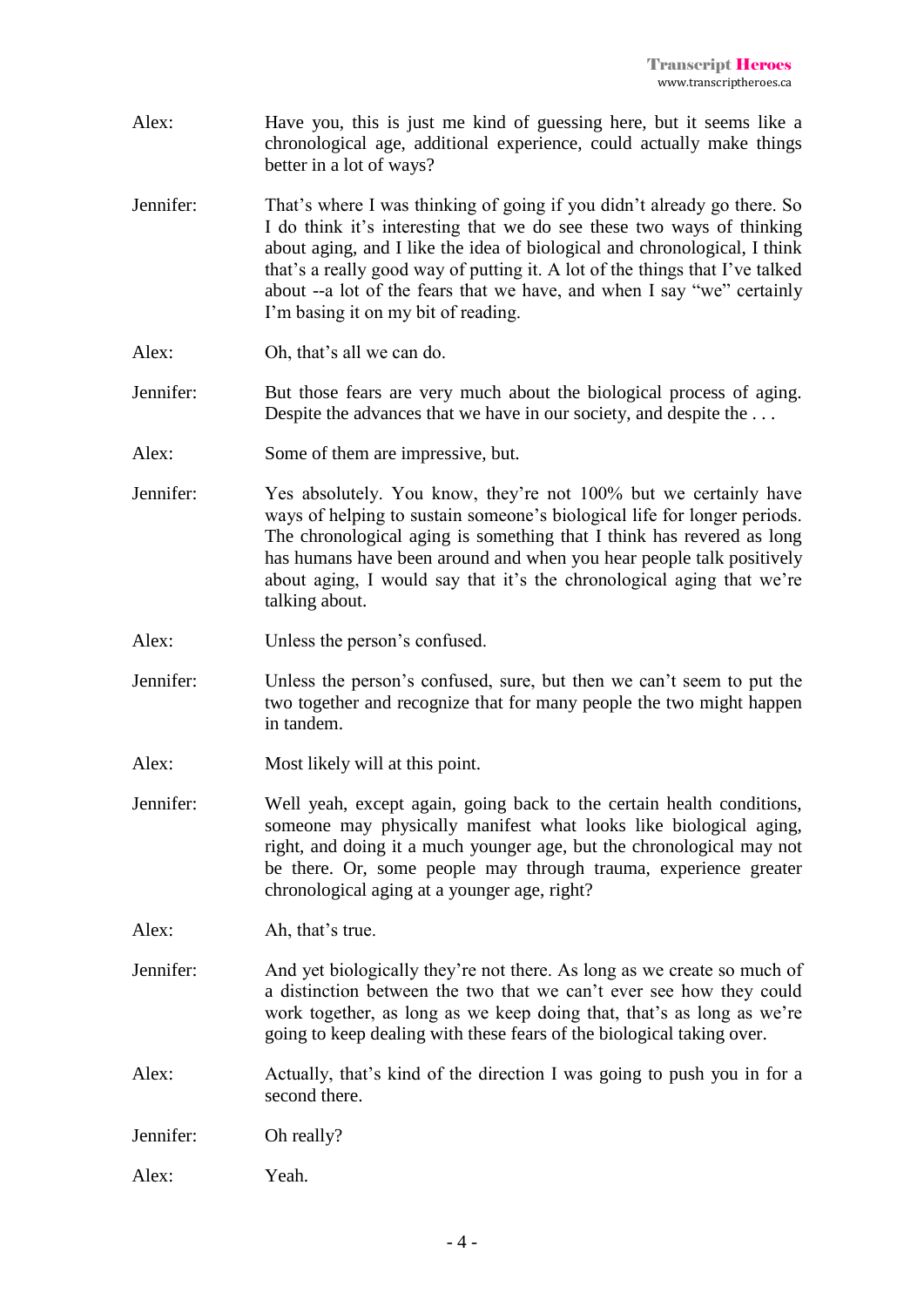- Jennifer: Ha, I got there first.
- Alex: It was something along the lines of, going back to the trans-humanists again, their agenda is to break that connection between biological and chronological to make it so that as you get chronologically older, you no longer get biologically older.
- Jennifer: Okay.
- Alex: So whether or not they succeed is another matter all together. There's actually some decent evidence that substantial increases in health span are likely in the next century, but that aside, would that be a program you would support or would you prefer to just try and resolve or deal with the tension that currently exists?
- Jennifer: I can definitely see the appeal of breaking them apart, and then I think about some of the Sci-Fi radio dramas that I listen to and love, and episodes of Black Mirror.
- Alex: It is kind of a science fiction-y topic.
- Jennifer: Oh absolutely. As someone who grew up as a biological scientist, I certainly have an appreciation for taking advances that far. All that being said though, I would rather that we learn how to resolve the debate. I wouldn't have said that years ago, but I'm sitting here at 42 thinking that my body is doing things a little differently than it did 20 years ago but my mind, by and large, is a little deeper, a little calmer, a little more resolved than it was.
- Alex: The chronological versus biological divide?
- Jennifer: Yes. That chronological aging, soothe is not quite the right word, but it helps you put the biological aging into a better perspective. It's like it's just part of.
- Alex: But why not have both they would ask?
- Jennifer: Why not have both, meaning?
- Alex: Continue to have your chronological age increase and gain your experience, but still have the biological youthfulness. So the body does work the way it used to.
- Jennifer: So maybe I'm not understanding because I thought you said break them apart?
- Alex: Exactly, so the program is to make it so the biological age is whatever you want it to be.
- Jennifer: Oh, okay, all right.
- Alex: So that it's no longer the case that it is tied to chronological age.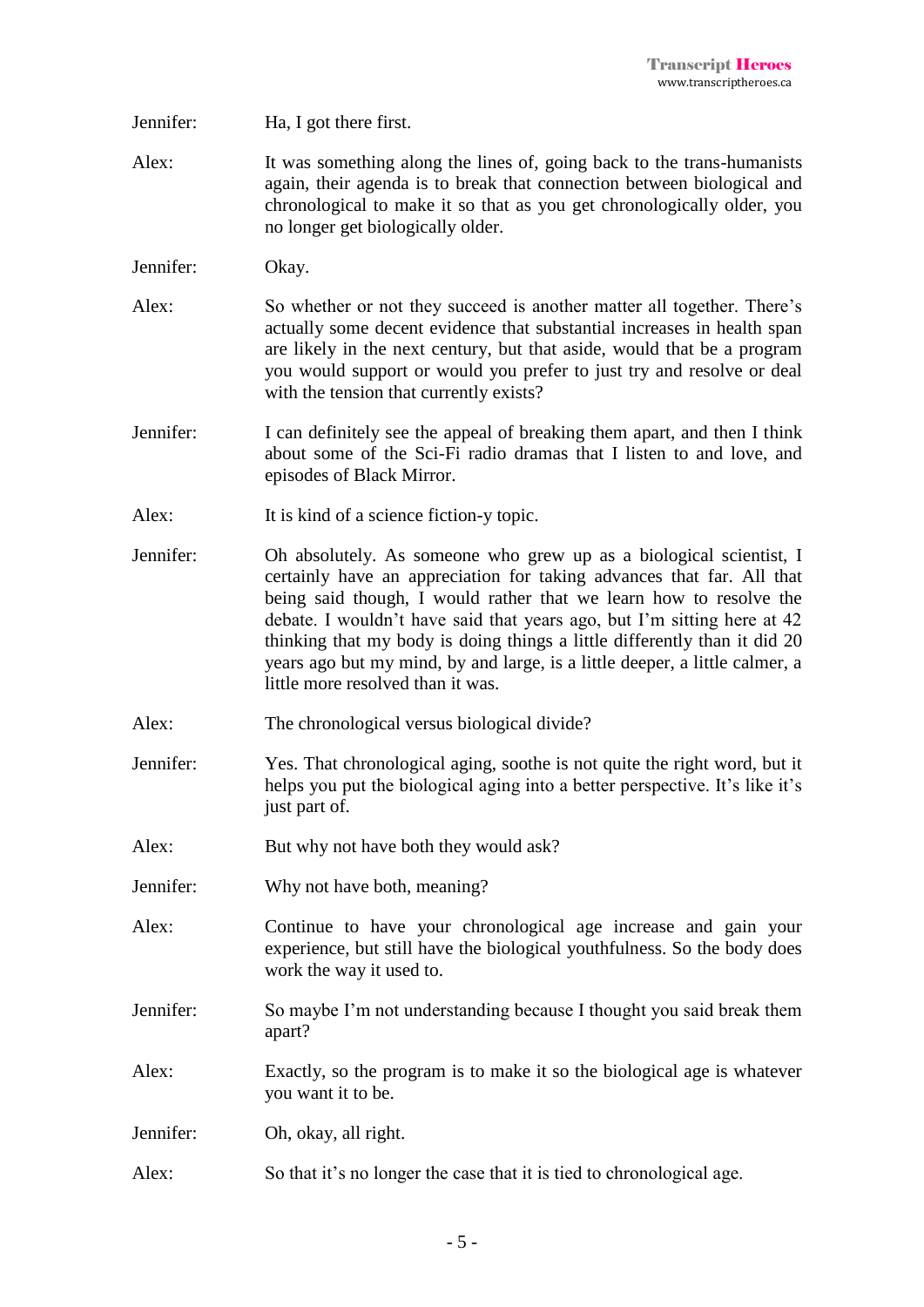- Jennifer: Okay, well now that's interesting. That's really interesting. That's making me think of the San Junipero episode of Black Mirror.
- Alex: I've not seen it, but I've heard of it.
- Jennifer: It's an episode where people essentially are allowed to pick an era where they want to live.
- Alex: That sounds terrifying.
- Jennifer: Yeah, well you know, you get to be younger. You get to enjoy life at a younger spot.
- Alex: Who would assume that if we were ever to actually implement it, we would be a little smarter than that?
- Jennifer: I mean one would hope so.
- Alex: Indeed.
- Jennifer: My all means. It is just fiction after all, we hope. I mean I definitely see the appeal of that. I do see the appeal of that and yet, I'm not, and this may be because of older strengths of upbringing, but I don't think that there's anything wrong in letting a body die when it's time for it to die.
- Alex: So I want to take a very different tact for moment here.
- Jennifer: Okay.
- Alex: The common refrain that I hear about those sorts of proposed interventions is that it's unnatural, it's messing with God's design a very common one. Which is a very interesting objection considering many of the people who put that forward are imagining after death an eternal life of youthfulness.
- Jennifer: True.
- Alex: It's an interesting leap to make. At what point does it become natural?
- Jennifer: Well it's particularly interesting depending on how literally you take the bible because one could argue that when God created Adam and Eve that they were absolutely perfect.
- Alex: And lived in 900 if I recall correctly?
- Jennifer: They did, however, because of the introduction of sin into the world, one has to wonder the perfection with which they were created. Based on the biblical story, there's no way they could have maintained that after sin entered the world. So it's interesting that when you're talking about messing with the natural order, are they talking pre-entrance of sin in the world or post-entrance of sin in the world? Are they talking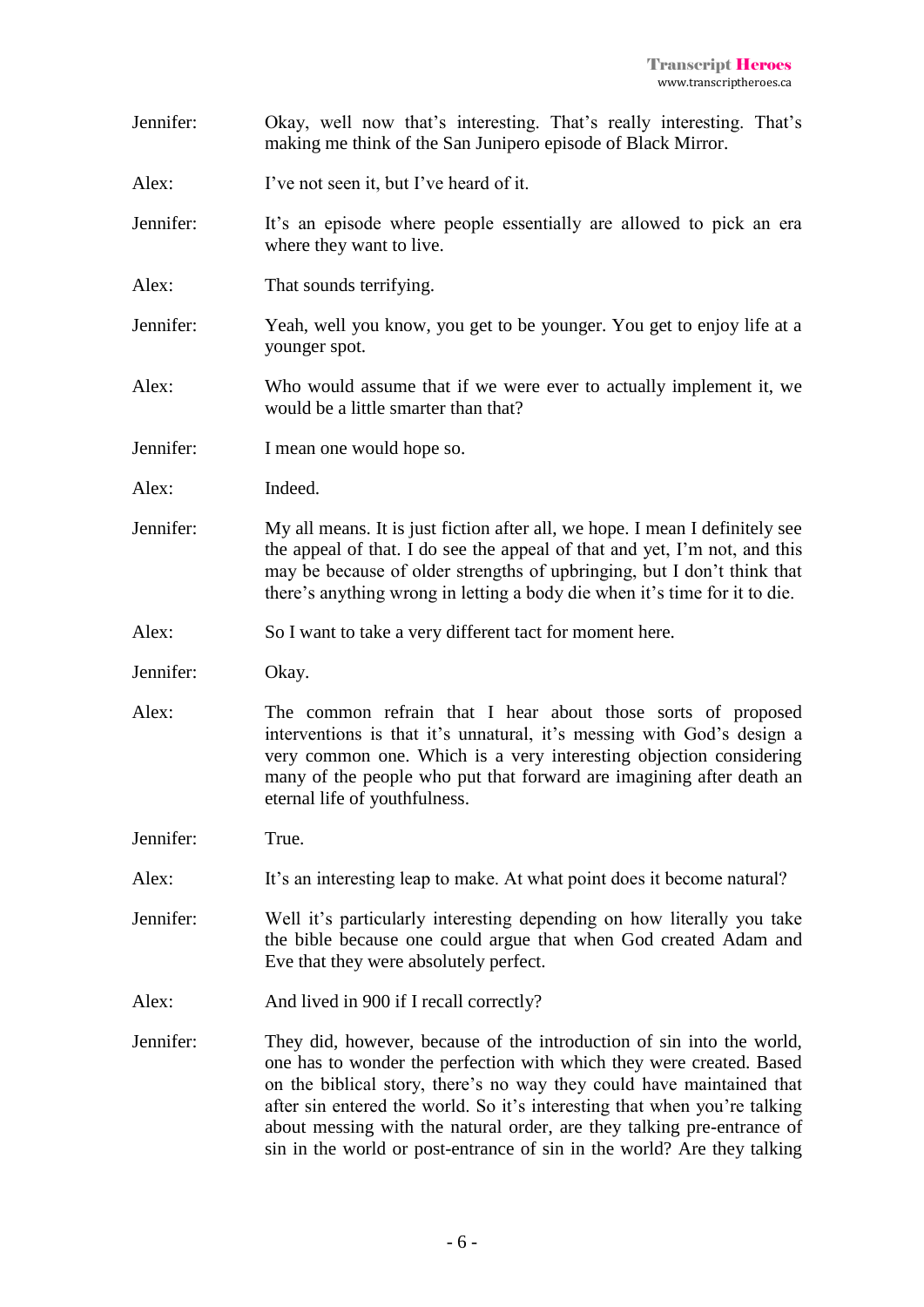about post-entrance of sin in the world and after the flood when the ages starting to go down according to biblical record?

So I find that very interesting because that's where I would start to try to pick that apart because I do happen to believe, very much still believe in the biblical narrative, but I think my belief is more nuanced now.

Alex: Well, experience.

- Jennifer: Exactly, it's like chronological aging. And so when people talk about, you it sort of goes against the natural order of God's design, and my question starts to be, "Okay, well let's pick apart that biblical narrative even further because if we're paying attention, that natural design was already messed with. So which part of this are you objecting to?"
- Alex: Well thank you for indulging my segue here.
- Jennifer: You're welcome, I do find that fascinating. I do like the approach. It's funny when we originally sort of talked about this, it's like, "What is he going to do?" But the truth is, here, you're not taking me down a road that I haven't already sort of considered. While it has nothing directly to do with my research, I know that it's underlying this ageism that I talked about and the sort of discomfort that society has with --I would say our discomfort primarily is with biological aging.
- Alex: I would agree with that for sure.
- Jennifer: We all want to get super wise and know how to run shit.
- Alex: There's an old phrase, "Everyone wants to get old. No one wants to be old".
- Jennifer: Yes, exactly. The one that I'm starting to enjoy right now is, "Youth is wasted on the young".

Alex: Yes.

Jennifer: Yeah, I like that a lot, which could easily fit into some of the arguments we were talking about.

Alex: Yeah.

- Jennifer: No, but I do think it's useful to think about aging in these ways because the second we start to get uncomfortable, then we can really start to interrogate for ourselves or for our research what are the assumptions that I'm operating from? And are those assumptions stable or do they need to be shifted, and I think that's always a useful venture?
- Alex: Going back to my philosophy background, one of the great traditions in philosophy is humanism, basically summed up as "we're all in this boat together, so let's try and get along". Trans-humanists describe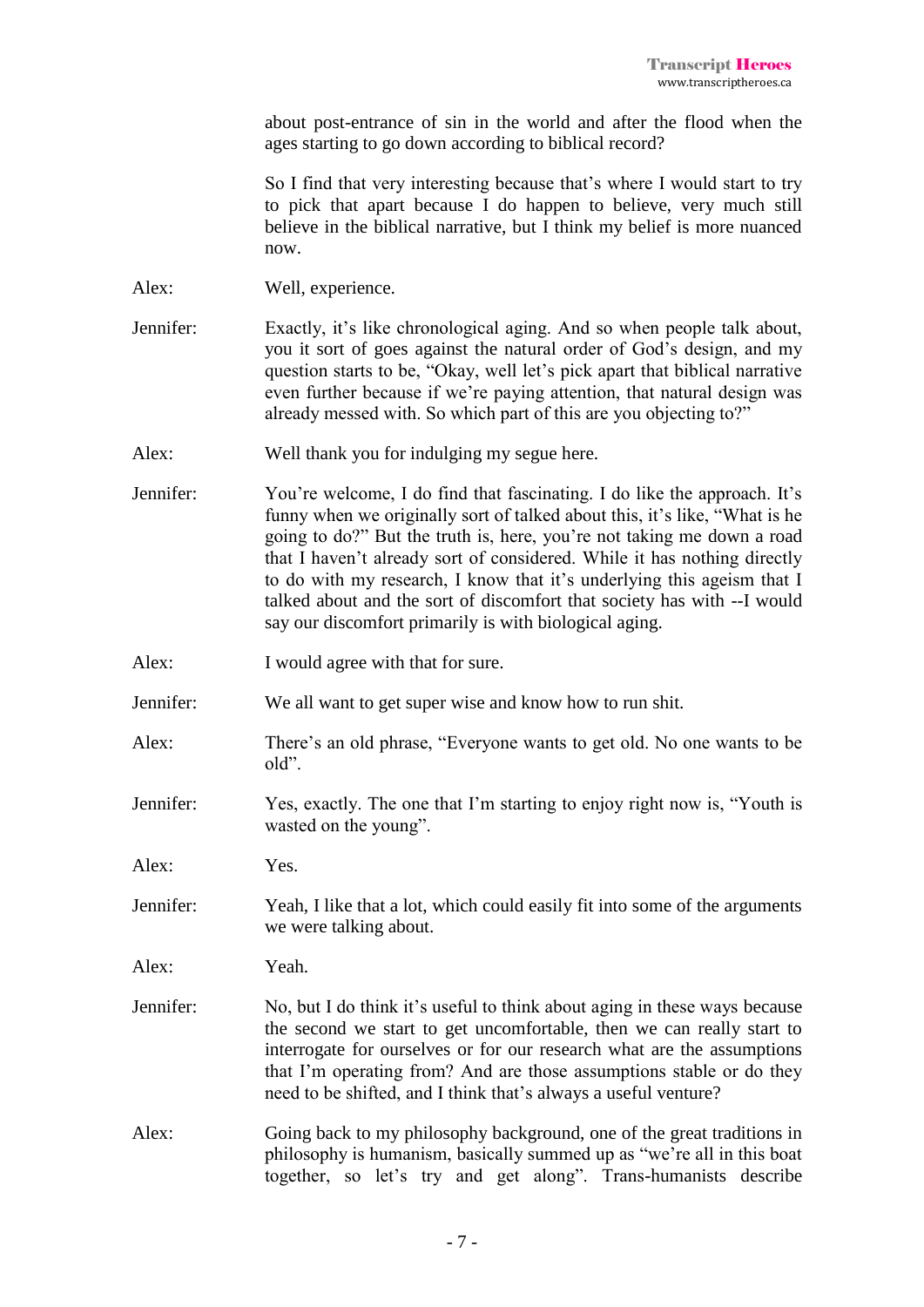themselves as, "While we're all in this boat together trying to get along, let's build better boats for everyone".

Jennifer: I like that.

- Alex: Them aside, one of the great failings of humanism in my experience is actually ageism. It has built into its practice, if not into its principles, an idea of diminishing returns of human worth as time goes on.
- Jennifer: Interesting.
- Alex: You ought to save young people before old people. When you phrase it that way, it's like, "Oh yeah, that kind of makes sense", but it still is a certain type of ageism. The challenges to conventionally practice humanism tend to be so simplistic that they're not counter-intuitive enough to be interesting and since they're not interesting, they don't get much attention. So, for example, if you saw someone tied up on a railroad track would you save them?
- Jennifer: I would want to, I would try.
- Alex: Assuming that you can see the train, it's going to be 10-minutes, you can easily move them out of time.
- Jennifer: Then yes, I would.
- Alex: No one would be called a great moral philosopher for saying such a thing, but it's still true, right? Like that's the right thing to do.
- Jennifer: Of course.
- Alex: Just like if you had the ability to cure someone's Alzheimer's, it would be the right thing to do.

Jennifer: Yes.

Alex: This is what's generally called simplified humanism. So it's humanism without all the special cases and I prefer it over trans-humanism, because trans-humanism has all these political things attached to it that I find uncomfortable.

> So from that perspective, I think it's attempting to address ageism isn't the only problem inherent to humanism as currently practiced, but it's definitely one of the big ones.

Jennifer: Yeah, I would agree. So I think, for me, the question then becomes what is it about humans that makes us want to perfect things and preserve things indefinitely? I think there's probably better ways of saying what I'm trying to say, but trying to change biological aging so that the body never dies so to speak or trying to preserve a conscientiousness that it never leaves, despite whatever you believe about after death.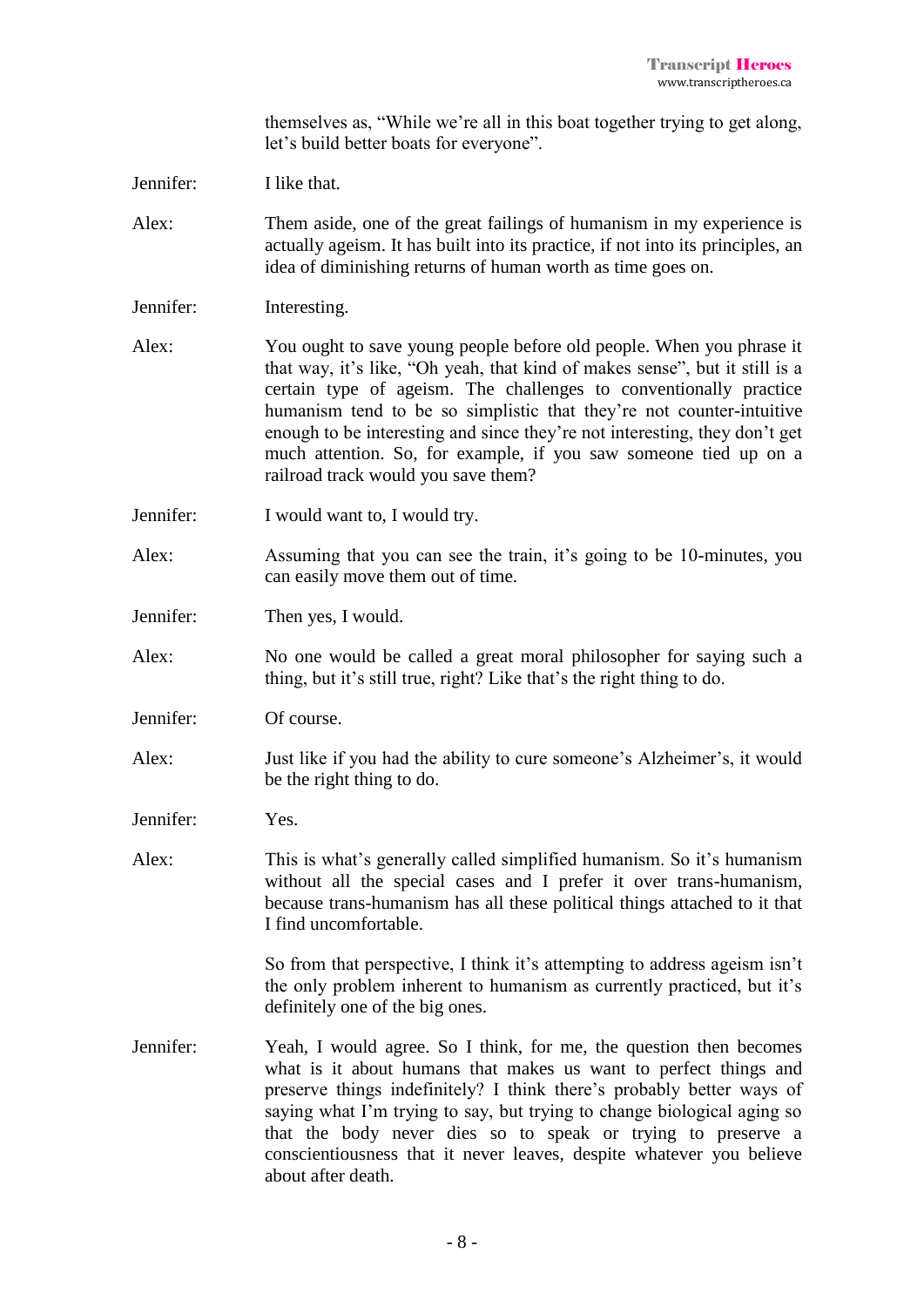- Alex: That might be like, just egoism there, I'm not sure, but?
- Jennifer: Well, actually, that might be it and maybe that's at play when it comes to discussing ageism in either one of those sectors. I would certainly say that it's at play in society in general that it doesn't know a lot about philosophy, we just can't let things go but we somehow feel as if we failed if we don't preserve them in a perfect state. That's something that I find interesting. I'm not completely against it, don't get me wrong, but I find that interesting that we can't let those things go.
- Alex: It is interesting. I'm trying to imagine a world in which we have successfully decoupled chronological from biological aging?
- Jennifer: That would be interesting.
- Alex: So you'd have your 150 year old chronologically, their 25 year-old biological body. Would that question make sense in that situation? It would be like, well, "Yeah, you're only biologically 25, but your 150, maybe it's time to let go?" --I think that would probably not fly, but that would just be my prediction.
- Jennifer: Well, I guess, in a couple of generations it probably wouldn't fly, but right now it probably would because it would be kind of weird to have a 150-something year old person in a 25-year old body.
- Alex: It would, but I don't think it would be right to ask them to let go.
- Jennifer: No, of course not, but that's why I'm saying in a couple generations down the road it wouldn't be a thing at all.
- Alex: That's true. I mean we're not going to have to worry about 150 year olds for at least another 50 years.
- Jennifer: Exactly. It's a great question, I just think, and I'm certainly leaning back on old science fiction when I think about this.
- Alex: Actually, I have not encountered all that much science fiction that deals with extended health spans. Most of the time I see it if there's extended life spans, the health degrades quite poorly or they just don't deal with it at all. Star Trek never deals with it. Not entirely true, they have some aliens that live a long time, but that's considered natural because that's the way they are.
- Jennifer: So I'm thinking of a few stories I've heard from shows like X Minus One and Dimension X, which were back in the 50s I believe.
- Alex: Okay, I don't know those ones.
- Jennifer: Where the society was structured in such a way that once you hit the age of 60 the expectation was that you would die.
- Alex: Oh, sort of like, Logan's Run?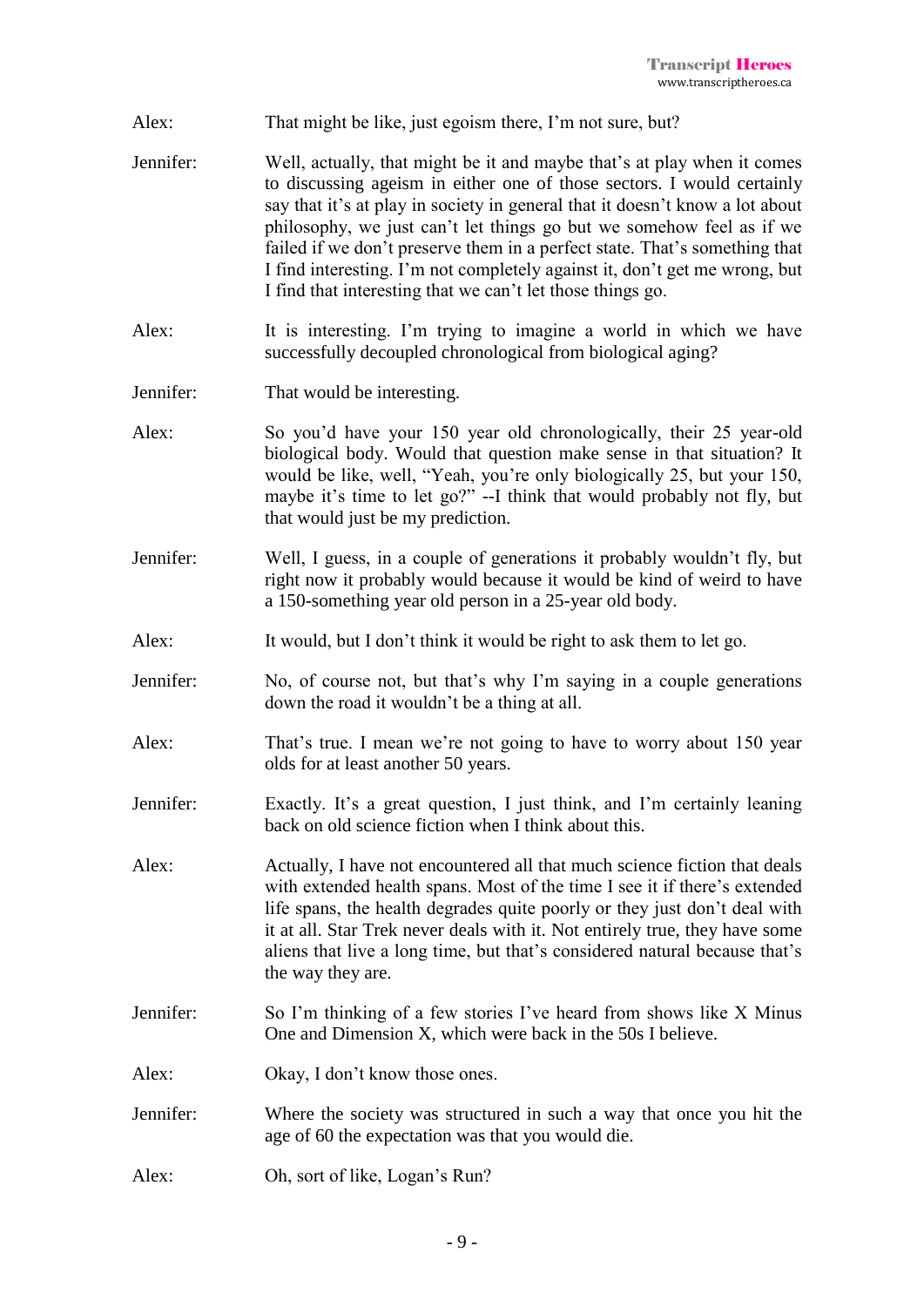| Jennifer: | I'm not familiar.                                                                                                                                                                                                                                                                                         |
|-----------|-----------------------------------------------------------------------------------------------------------------------------------------------------------------------------------------------------------------------------------------------------------------------------------------------------------|
| Alex:     | Okay, I think I was age of 30 in that one.                                                                                                                                                                                                                                                                |
| Jennifer: | Okay, fair enough.                                                                                                                                                                                                                                                                                        |
| Alex:     | But something like that.                                                                                                                                                                                                                                                                                  |
| Jennifer: | And then anyone who sort of lived past that was some sort of a<br>subversive rebel?                                                                                                                                                                                                                       |
| Alex:     | Yeah.                                                                                                                                                                                                                                                                                                     |
| Jennifer: | And all of the reasons that they present for why this is a normal thing<br>and why people who live beyond that are being selfish were always<br>really fascinating to me.                                                                                                                                 |
| Alex:     | I mean, the arguments I always hear are, "What about over-<br>population?"                                                                                                                                                                                                                                |
| Jennifer: | Exactly, the resources.                                                                                                                                                                                                                                                                                   |
| Alex:     | "How will we pay the pensions?" Those are actually separate issues<br>that are potentially addressable.                                                                                                                                                                                                   |
| Jennifer: | Yeah, absolutely, yeah.                                                                                                                                                                                                                                                                                   |
| Alex:     | Especially considering birth rates seem to drastically decline with the<br>life span or life expectancy.                                                                                                                                                                                                  |
| Jennifer: | Exactly.                                                                                                                                                                                                                                                                                                  |
| Alex:     | Those are separate issues.                                                                                                                                                                                                                                                                                |
| Jennifer: | Yes they are, but it's a bit of sands thrown to the works of people who<br>are --because that big narrative does need picking apart. I mean, the big<br>narrative causes us problems and it's not a bad thing to throw bits of<br>sand into that and say, "That's not quite right, so what do we do now?" |
| Alex:     | You've got to interrogate the big ideas that's for sure.                                                                                                                                                                                                                                                  |
| Jennifer: | Absolutely.                                                                                                                                                                                                                                                                                               |
| Alex:     | You have to interrogate all the ideas.                                                                                                                                                                                                                                                                    |
| Alex:     | Well all the ideas, yeah.                                                                                                                                                                                                                                                                                 |
| Jennifer: | Yes, all the ideas right now.                                                                                                                                                                                                                                                                             |
| Alex:     | All the ideas right now. Not sex today because I want to be better<br>prepared for interrogating that idea.                                                                                                                                                                                               |
| Jennifer: | I would probably be the wrong person for that anyway, yeah.                                                                                                                                                                                                                                               |